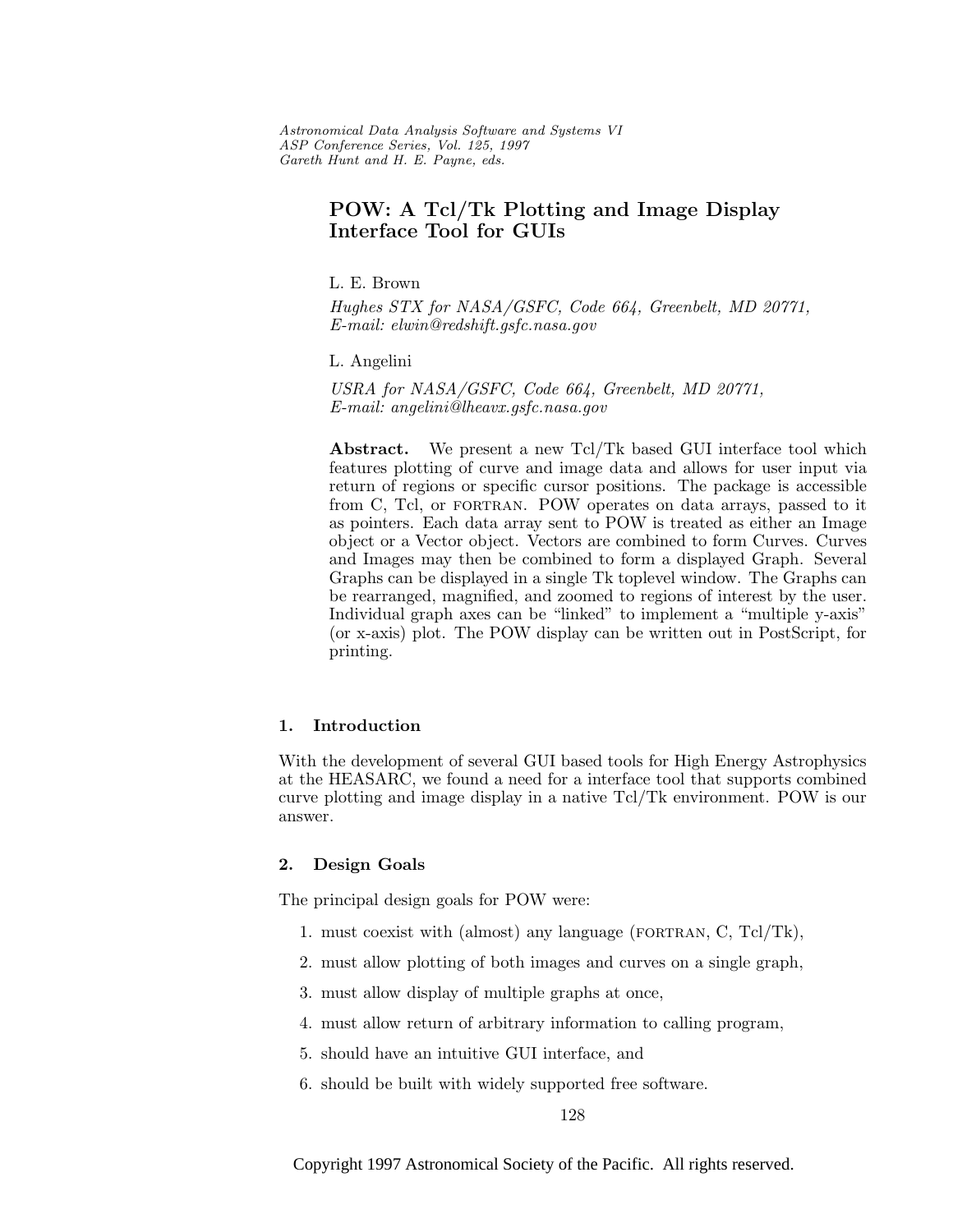## **3. Implementation**

We used the existing Tk extension VISU for our image display engine, and cannibalized existing plotting code written for the  $f\nu$  project for the curve plotting and axis drawing. All "drawing" is done as "items" on a Tk "canvas." The result is a simple and powerful tool which fits smoothly into the highly customizable Tcl/Tk environment.

The power of Tk then allows for a very general interface to receive input from the user. Tk allows the developer to query raw cursor positions on the canvas. POW provides the developer with several utilities for translating cursor positions into physical coordinates and in which graph a given cursor position falls. This allows the developer to write whatever sort of interface makes the most sense for his application, using simple Tk code.

#### **4. Structure**

All elements in POW may be thought of as "Objects" (see Table 1)

| Object | Created from                                             |
|--------|----------------------------------------------------------|
| Data   | a (void) pointer to some data                            |
| Vector | Data plus units                                          |
| Curve  | 2 to 6 Vectors                                           |
| Image  | Data plus origin, size of pixels, and units              |
| Graph  | List of Images and Curves (this is the Displayed object) |

Table 1. The object types in POW.

## **5. GUI**

The end user can perform many activities on displayed Graphs via the POW GUI:

- graph objects can be moved around, zoomed, magnified, and panned,
- individual items (lines, text, images) can be deleted or changed from the GUI,
- applications programmers or end users (via a dialog box) can add features by sending arbitrary scripts to the Tcl interpreter, and
- the POW display can be dumped to a file in PostScript or PPM formats.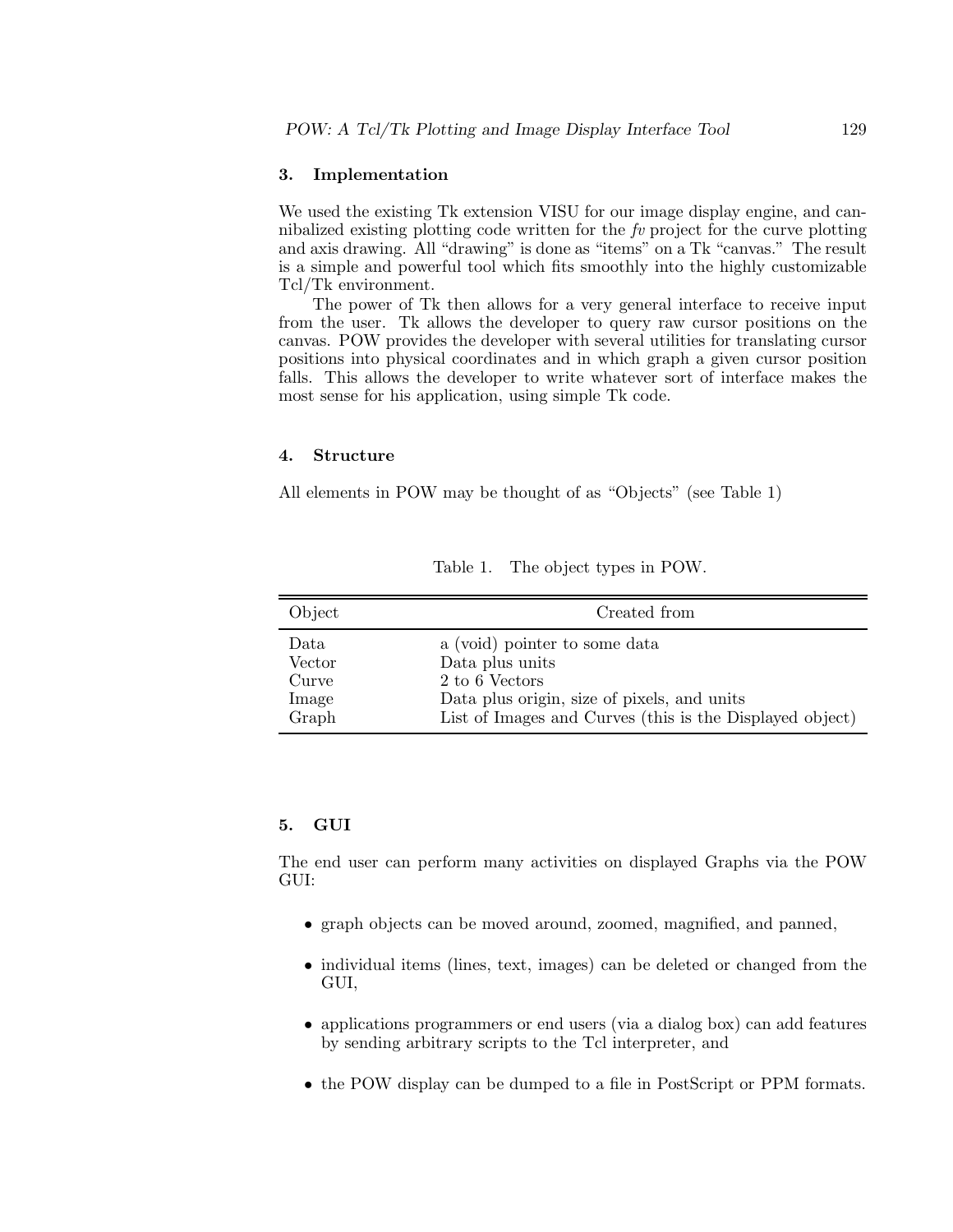## **6. POW "Methods"**

These methods are implemented as C functions, TCL procs, or fortran subroutines (via the black magic of cfortran.h). (The C/FORTRAN versions carry a status variable to fit FTOOLS conventions.)

## **6.1. Object Constructors**

- PowInit(): Creates a POW window.
- PowCreateData(data name, data array, data type, length, copy): Passes a pointer to some data to POW and gives it a name. Pow can make its own copy of the data or use yours, whichever best suits your memory management needs.
- PowCreateVector(vector name, data name, offset, length, units): Gives 1- D physical meaning to a chunk of Data. There is also a function to create a vector and its associated data given a start value and an increment.
- PowCreateCurve(curve name, x vector, x error, y vector, y error, z vector, z error): combine vectors into a Curve.
- PowCreateImage(image name, data name, xoffset, yoffset, width, height, xorigin, xinc, yorigin, yinc, xunits, yunits, zunits): Give 3-D physical meaning to a chunk of Data.
- PowCreateGraph(graph name, curves, images, xunits, yunits, xlabel, ylabel, xdim display, ydim display, xmin, ymin, xmax, ymax): Display a list of curves and images as a Graph on the POW canvas. Most of these parameters are optional and will default to "sensible" values if left NULL.

## **6.2. General Utilities**

This is only a partial list.

- powPlotCurves(graph, curves): Adds the list of Curves to an existing Graph.
- powPlotImages(graph, images): Adds the list of Images to an existing Graph
- powMagGraph(graph, newmagstep): Resizes a Graph to a given magstep  $(magstep = 1$  is the "natural" size of the graph. Magsteps must be integers or 1/integers).
- powStretchGraph graph factor: Shrinks or expands a Graph to the allowed magstep nearest to (current magstep  $\times$  factor).
- powFindCurvesMinMax(curves, axis): Takes a list of curves and an axis and returns the minimum and maximum values of the curve along that axis.